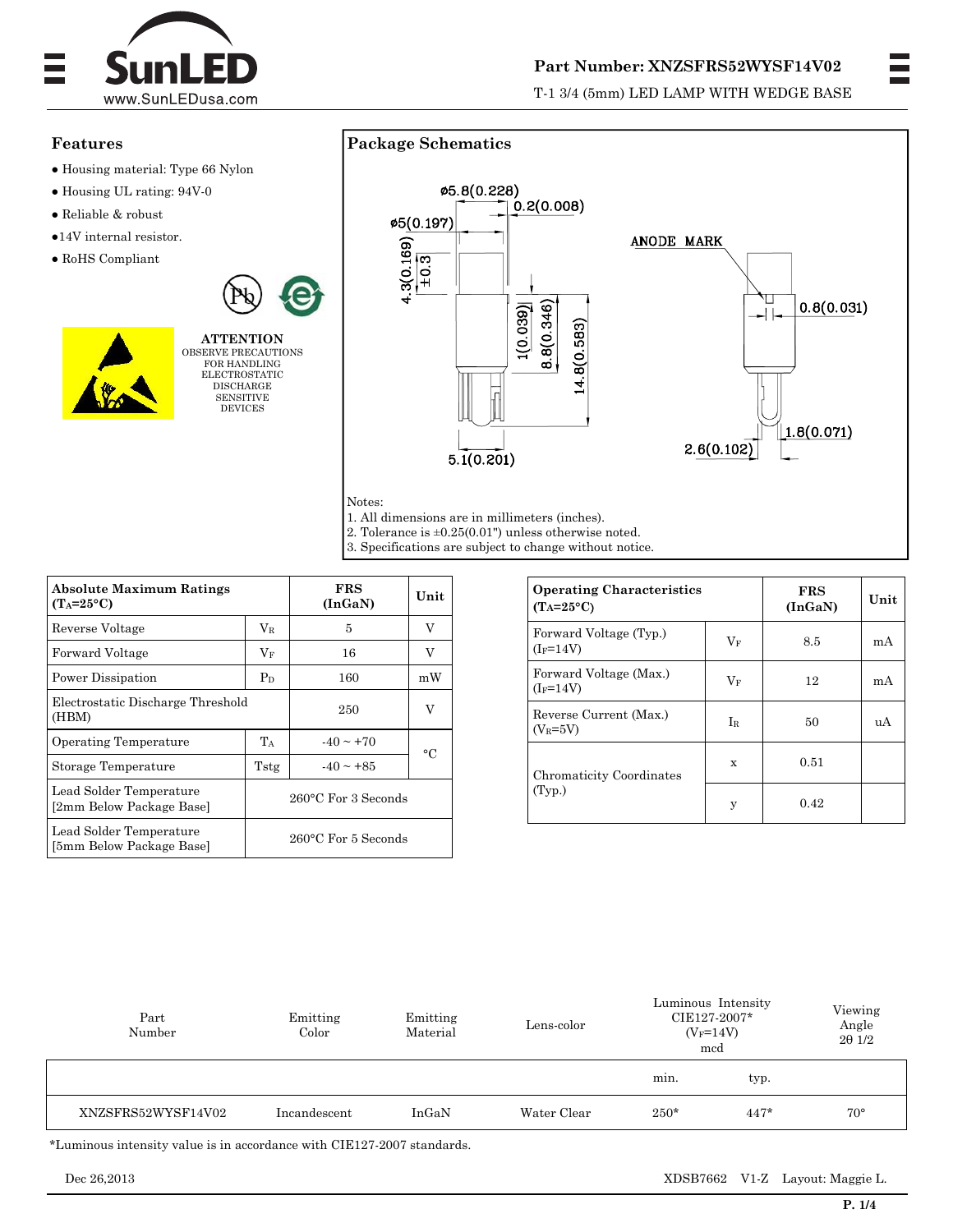



### **FRS**



Wave Soldering Profile For Thru-Hole Products (Pb-Free Components)



N.Recommend pre-heat temperature of 105°C or less (as measured with a thermocouple attached to the LED pins) prior to immersion in the solder wave with a maximum solder bath temperature of  $260^{\circ}$ C 2. Peak wave soldering temperature between 245°C  $\sim$  255°C for 3 sec (5 sec max).

3. Do not apply stress to the epoxy resin while the temperature is above 85°C. 4. Pixtures should not incur stress on the component when mounting and<br>during soldering process.<br>5.34C 365 solder alloy is recommended.<br>5.No more than one wave soldering pass.

#### Remarks:

If special sorting is required (e.g. binning based on forward voltage, Luminous intensity / luminous flux, or chromaticity),

- the typical accuracy of the sorting process is as follows:
- 1. Measurement tolerance of the chromaticity coordinates is  $\pm 0.02$ .
- 2. Luminous Intensity / Luminous Flux: +/-15%

Note: Accuracy may depend on the sorting parameters.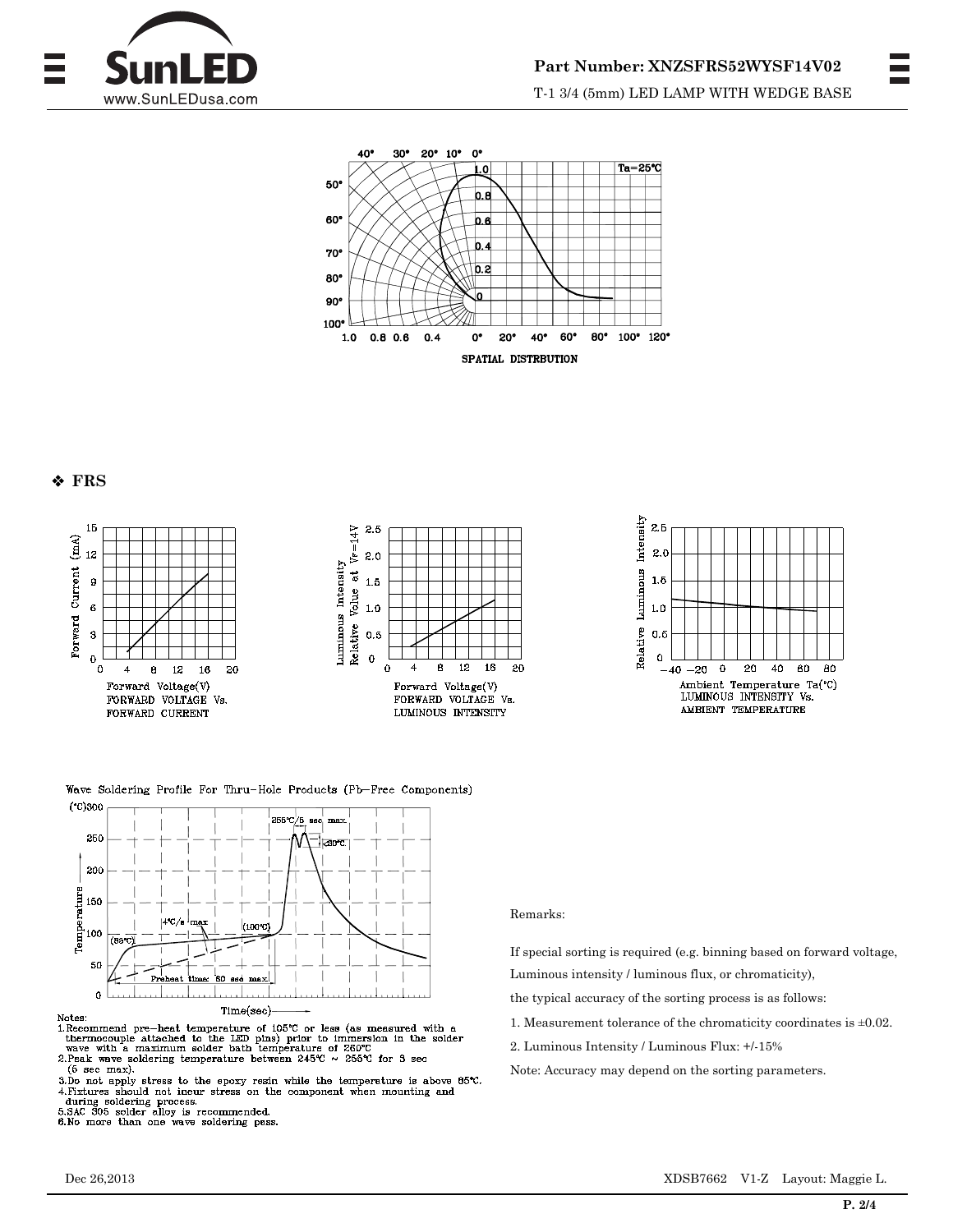

# **XNZSFRS52WYSF14V02**



# **CIE 1931**

| Bin code | $\mathbf x$ | у      | Bin code | $\mathbf x$ | у      |
|----------|-------------|--------|----------|-------------|--------|
|          | 0.5212      | 0.4220 |          | 0.5038      | 0.4232 |
|          | 0.5038      | 0.4232 |          | 0.4866      | 0.4045 |
| YSF1     | 0.5225      | 0.4063 | YSF2     | 0.5055      | 0.3882 |
|          | 0.5396      | 0.4246 |          | 0.5225      | 0.4063 |
|          | 0.5212      | 0.4220 |          | 0.5038      | 0.4232 |

#### Notes:

Shipment may contain more than one chromaticity regions. Orders for single chromaticity region are generally not accepted. Measurement tolerance of the chromaticity coordinates is  $\pm 0.02$ .